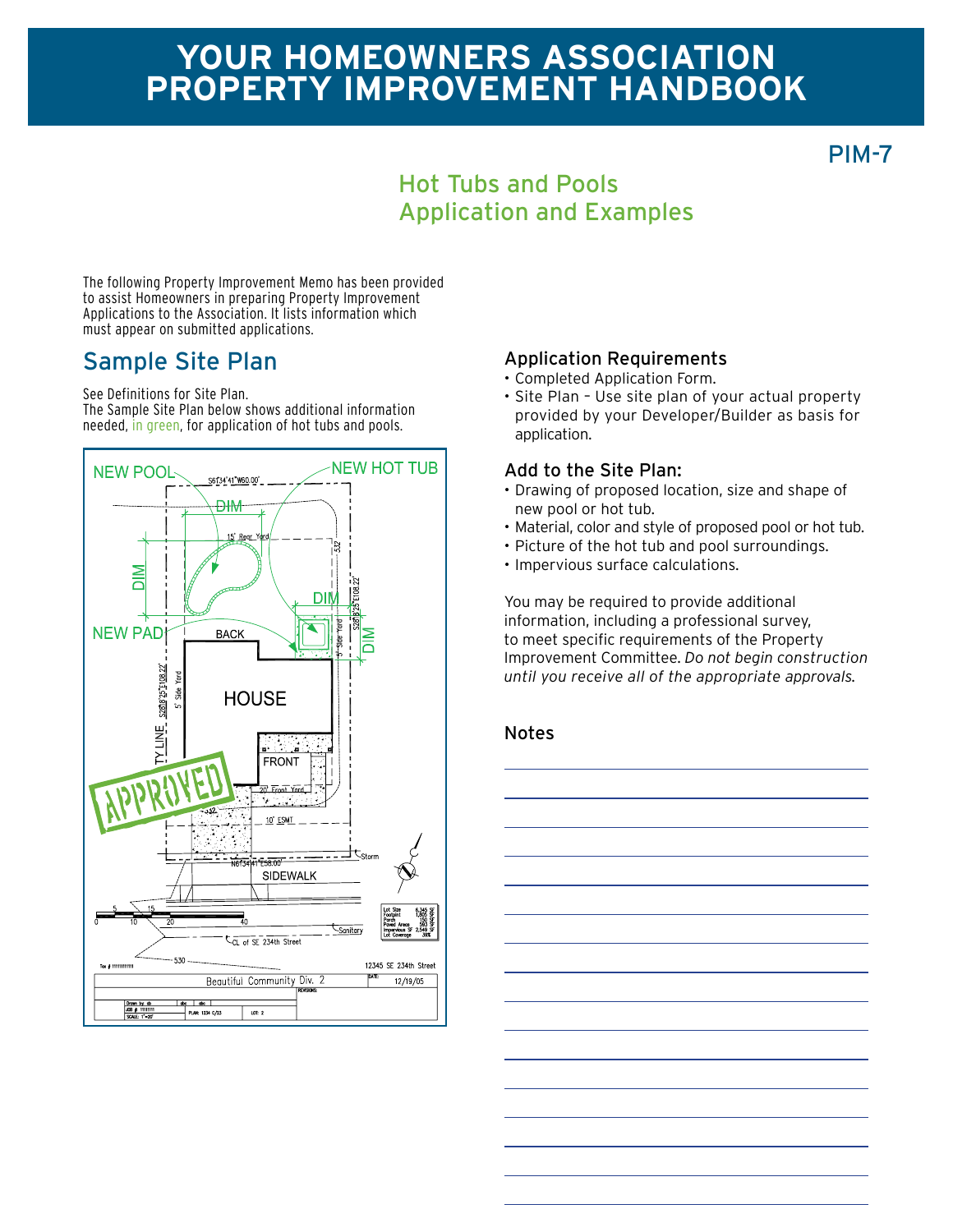# **Your homeowners association Property improvement Handbook**

PIM-7

## Hot Tubs and Pools Construction Requirements

### Figure A

Pool & Hot Tub Configurations RECOMMENDED







#### Construction Requirements:

- Pools and hot tubs must be at the rear of a house, but the PIC may consider alternate locations.
- • Pools and hot tubs shall be maintained in a clean, functioning and orderly condition at all times.
- • Pools need to be fenced according to local code requirements.
- • Pools add to the impervious surface of the property; homeowners need to understand this and must provide calculations of their property's impervious surface.
- • If a hot tub is installed on a concrete pad, the pad will need to be included in the impervious surface calculations.
- • Drainage of hot tubs and pools needs to be performed according to specific regulations of your Community and jurisdiction.
- If your Association operates on a septic system, you must comply to all the septic and storm drainage regulations specific to your Community. Refer to hot tub and pool drainage and usage rules published for your Community.
- • Above grade pools are not allowed with the exception of children's wading pools, which can be maximum 8' in diameter and must be put away if not in use.
- The installation of an in-ground swimming pool is a major undertaking. You must submit a PIC application for preliminary approval (prior to building).



"Chlorine is my perfume." ~Author Unknown